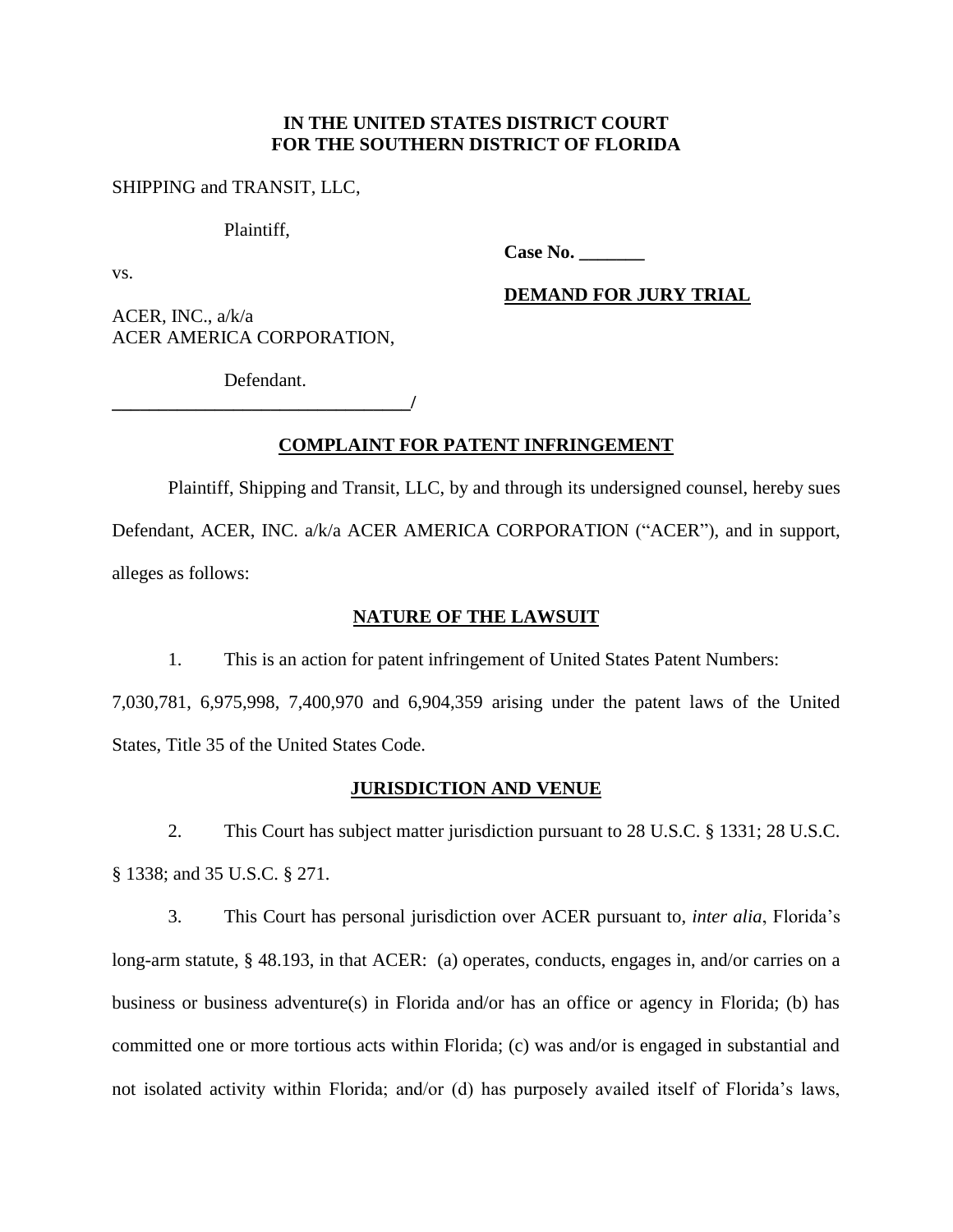services and/or other benefits and therefore should reasonably anticipate being hailed into one or more of the courts within the State of Florida.

4. Venue is proper in this Court pursuant to 28 U.S.C. § 1391 and 28 U.S.C. § 1400.

#### **THE PLAINTIFF**

5. Plaintiff, Shipping and Transit, LLC, is a Florida Limited Liability Company with a principal place of business located in Boynton Beach, Florida.

#### **THE DEFENDANT**

6. Defendant, ACER, is a California Corporation with a principal place of business in San Jose, California. ACER is officially authorized to transact business in Florida as a Foreign Profit Corporation, and has a registered agent in Plantation, Florida. ACER has goods for sale all throughout the State and upon information and belief, ACER transacts business in Florida and within this Judicial District, and has, at a minimum, offered to provide and/or has provided to customers within this Judicial District and throughout the State of Florida services and/or products that infringe claims of the 7,030,781, 6,975,998, 7,400,970 and 6,904,359.

#### **THE PLAINTIFF'S PATENTS**

7. Plaintiff owns all rights, titles and interests in, and/or has standing to sue for infringement of United States Patent Number 7,030,781 ("the '781 patent"), entitled "Notification System and Method that Informs a Party of Vehicle Delay", issued April 18, 2006. A copy of the '781 patent is attached hereto as Exhibit 1.

8. The '781 patent referenced in Paragraph 7 above was the subject of an Ex Parte Reexamination at the United States Patent and Trademark Office. A Re-Examination Certificate was issued on July 2, 2013 and is attached hereto as Exhibit 2.

2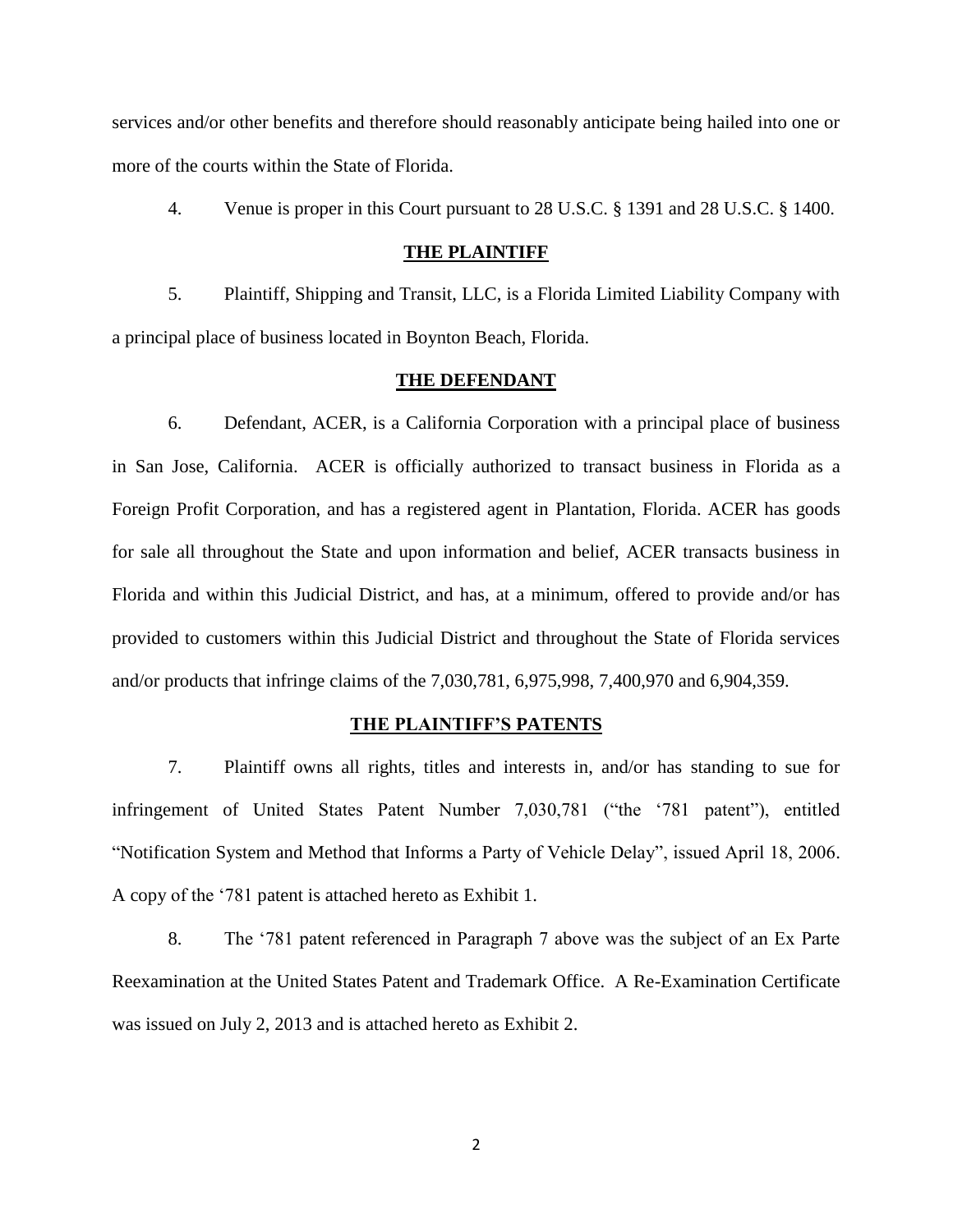9. Plaintiff owns all rights, titles and interests in, and/or has standing to sue for infringement of United States Patent Number 6,975,998 ("the '998 patent"), entitled "Package Delivery Notification System and Method", issued December 13, 2005. A copy of the '998 patent is attached hereto as Exhibit 3.

10. Plaintiff owns all rights, titles and interests in, and/or has standing to sue for infringement of United States Patent Number 7,400,970 ("the '970 patent"), entitled "System and Method for an Advance Notification System for Monitoring and Reporting Proximity of a Vehicle", issued July 15, 2008. A copy of the '970 patent is attached hereto as Exhibit 4.

11. Plaintiff owns all rights, titles and interests in, and/or has standing to sue for infringement of United States Patent Number 6,904,359 ("the '359 patent"), entitled "Notification System and Methods with User-Defineable Notifications Based Upon Occurrence of Events", issued June 7, 2005. A copy of the '359 patent is attached hereto as Exhibit 5.

12. The '359 patent referenced in Paragraph 11 above was the subject of an Inter Partes Reexamination at the United States Patent and Trademark Office. A Reexamination Certificate was issued on May 25, 2010 and is attached hereto as Exhibit 6.

## **COUNT I DIRECT PATENT INFRINGEMENT**

13. Plaintiff hereby incorporates Paragraphs 1 through 12 set forth above as if fully set forth herein.

14. Pursuant to 35 U.S.C. § 271(a), ACER has directly infringed claims of the '7,030,781, 6,975,998, 7,400,970 and 6,904,359 patents through, among other activities, products, programs, applications, functions, systems and methods, the use of tracking and notification technologies within its **"ADVANCE SHIP NOTICE"** ("if your order cannot be cancelled, you will get an email notification when the order is shipped"..."any order confirmation email received by you..."; "prior to acceptance, an automatic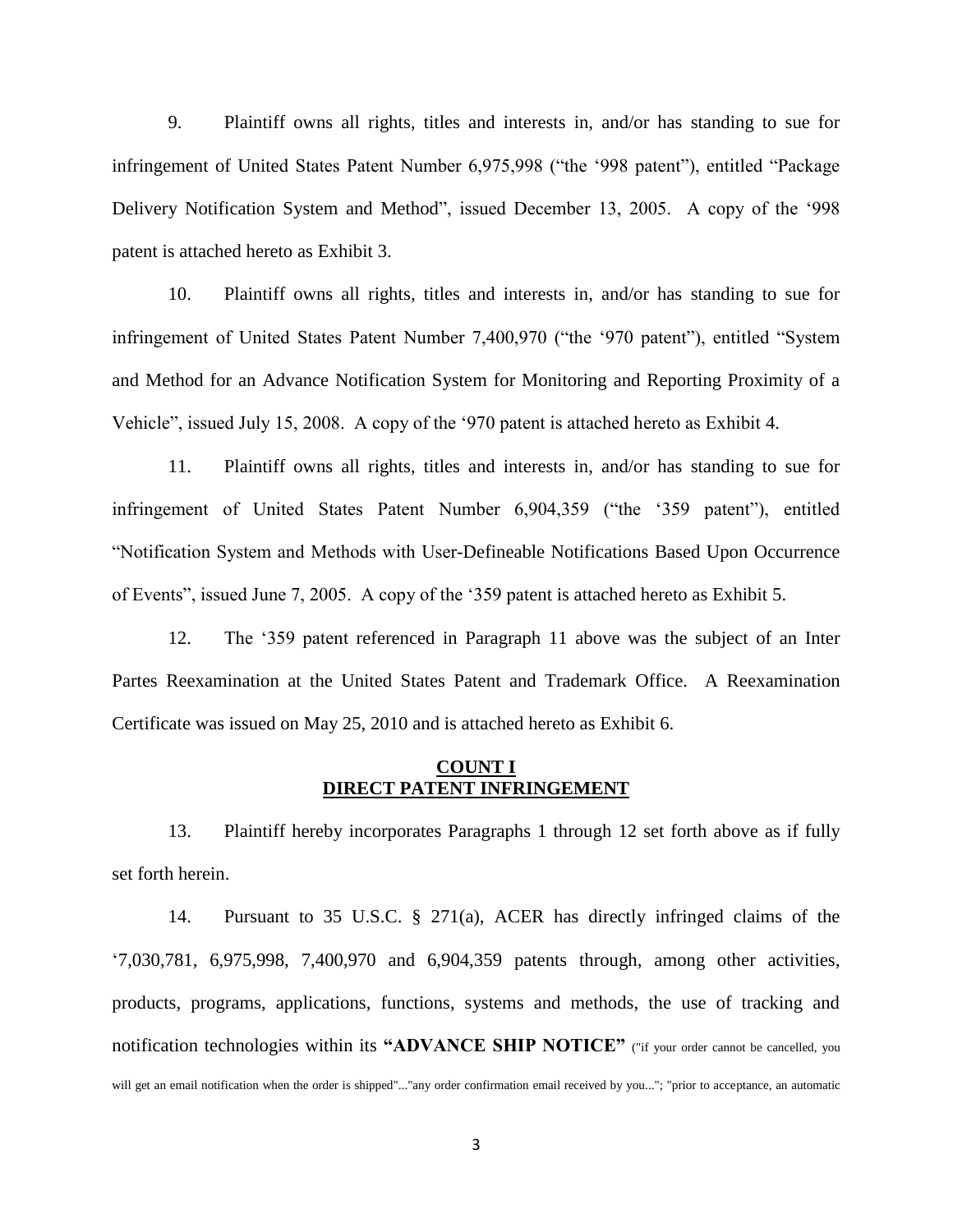email acknowledgment of your order may be generated." http://store.acer.com) and **"SHIPPING CONFIRMATION** 

**EMAIL**" ("It may take 1-2 business days to process an order. Click here to look up your order and see the shipping status." store.acer.com.... The tracking numbers for each day's shipped orders are automatically emailed to you. Alternatively, you can check your order status online to find out your tracking number." www.acer.shopbysystem.com) services that are protected within the 7,030,781, 6,975,998, 7,400,970 and 6,904,359 patents, as every claim limitation, or its equivalent, is found in these functions, applications, solutions, devices, programs, products, services, methods and/or systems.

15. Furthermore, Plaintiff would argue that a means plus function claim is present. By way of example, claim 10 of the 998' Patent, "a system for reporting impending vehicle deliveries, comprising: means for receiving a plurality of packages; means for assigning each of said packages to a vehicle; means for determining an order that said vehicle is to deliver said packages; means for determining, based on said order, a first time period that said vehicle is expected to deliver one of said packages to a recipient; means for causing a notification message to be transmitted to said recipient, said notification message indicating said first time period; means for simultaneously transporting each of said packages via said vehicle; and means for transporting said one package to a premises of said recipient via said vehicle."

16. ACER'S direct infringement has injured and will continue to injure Plaintiff unless and until a monetary judgment is entered in favor of Plaintiff and/or the Court enters an injunction prohibiting further infringement and, specifically, enjoining further use of methods and systems that come within the scope of the 7,030,781, 6,975,998, 7,400,970 and 6,904,359 patents.

# **[INTENTIONALLY LEFT BLANK-REQUEST FOR RELIEF FOR COUNT I FOLLOWS ON THE NEXT PAGE]**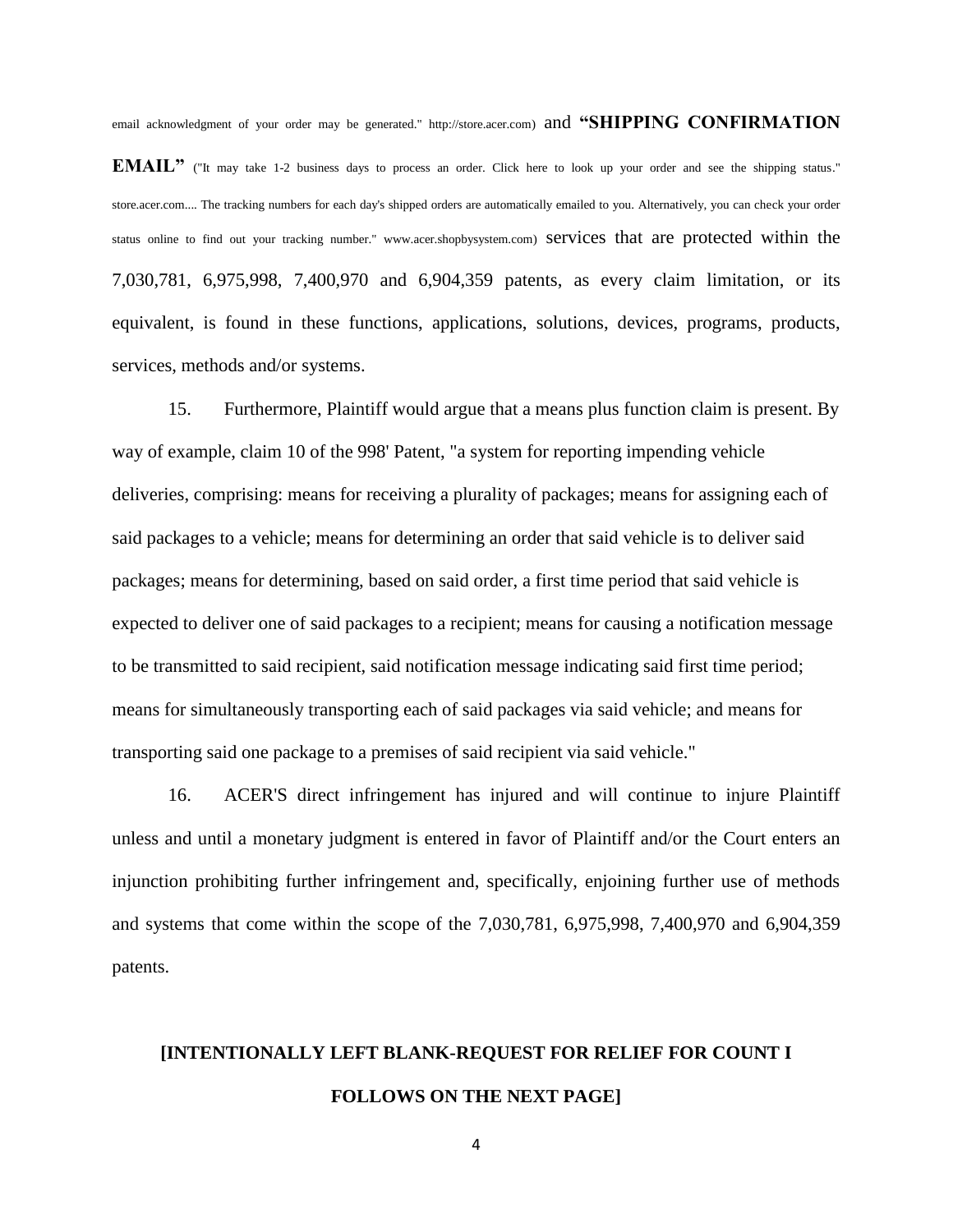#### **REQUEST FOR RELIEF**

WHEREFORE, Plaintiff respectfully requests this Court to enter judgment against ACER and its subsidiaries, affiliates, agents, servants, employees and all persons in active concert or participation with ACER, granting the following relief:

A. An award of damages against ACER adequate to compensate Plaintiff for the infringement that has occurred with respect to ACER, together with prejudgment interest from the date that ACER'S infringement of the patents at issue began;

B. Increased damages as permitted pursuant to 35 U.S.C. § 284;

C. A finding that this case is exceptional and award to Plaintiff its attorney's fees and costs as provided by 35 U.S.C. § 285;

D. A permanent injunction against ACER prohibiting further infringement of the patents at issue; and,

E. All other relief as the Court or a jury may deem proper and just in this instance.

# **COUNT II INDIRECT PATENT INFRINGEMENT**

17. Plaintiff hereby incorporates Paragraphs 1 through 12 set forth above as if fully set forth herein.

18. Pursuant to 35 U.S.C. §§ 271(b) and (c), ACER has indirectly infringed claims of the 7,030,781, 6,975,998, 7,400,970 and 6,904,359 patents through, among other activities, products, programs, applications, functions, systems and methods, the use of tracking and notification technologies within its **"ADVANCE SHIP NOTICE"** ("if your order cannot be cancelled, you will get an email notification when the order is shipped"..."any order confirmation email received by you..."; "prior to acceptance, an automatic email acknowledgment of your order may be generated." http://store.acer.com) and **"SHIPPING CONFIRMATION**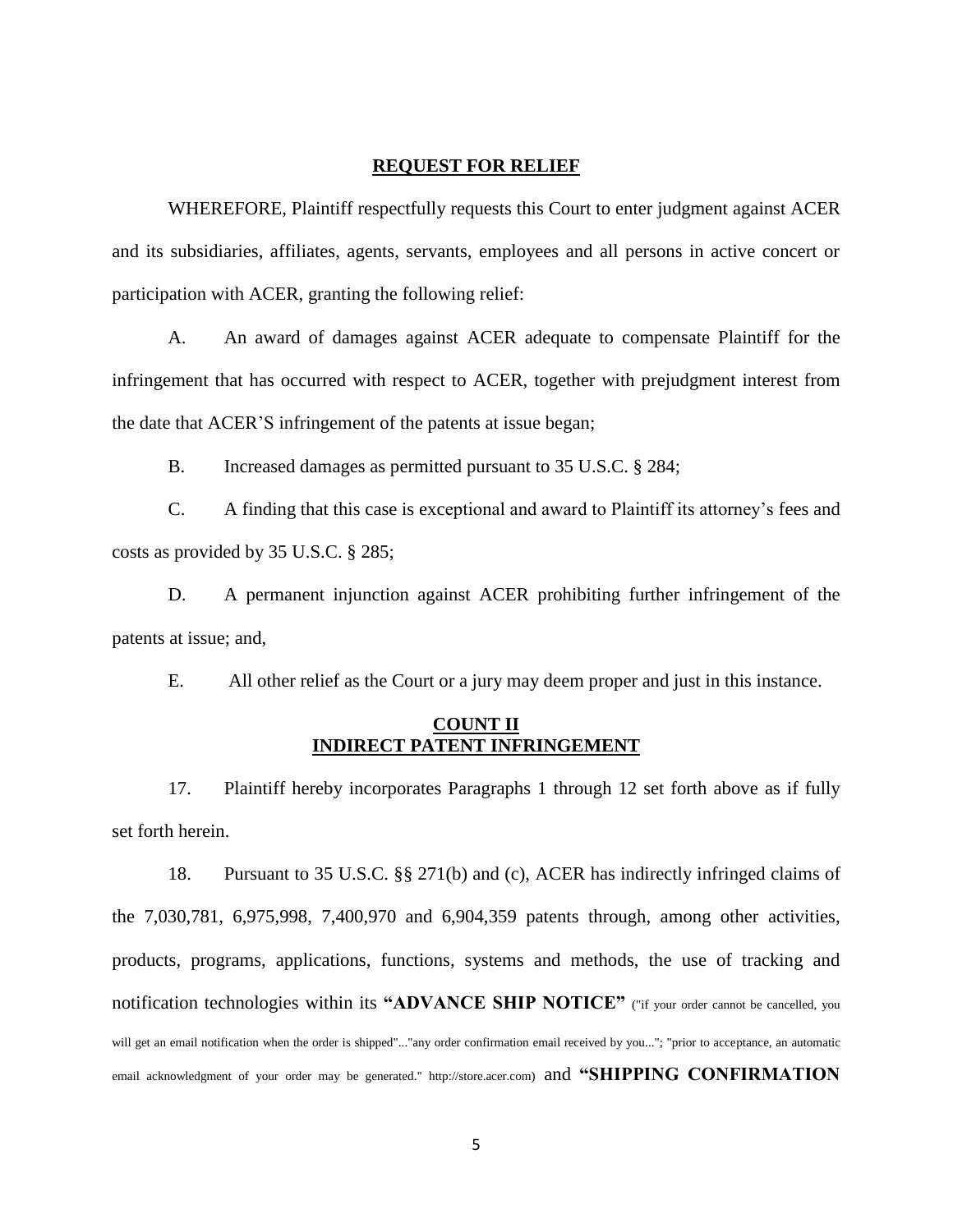**EMAIL**<sup>"</sup> ("It may take 1-2 business days to process an order. Click here to look up your order and see the shipping status." store.acer.com.... The tracking numbers for each day's shipped orders are automatically emailed to you. Alternatively, you can check your order status online to find out your tracking number." www.acer.shopbysystem.com) services that are protected within the 7,030,781, 6,975,998, 7,400,970 and 6,904,359 patents, as ACER actively and intentionally induced infringement with knowledge that the induced acts constituted infringement, or acted with willful blindness; and/or contributed to infringement by one or more third parties as ACER had knowledge, rather than intent, that its activity caused such infringement.

19. Furthermore, Plaintiff would argue that a means plus function claim is present. By way of example, claim 10 of the 998' Patent, "a system for reporting impending vehicle deliveries, comprising: means for receiving a plurality of packages; means for assigning each of said packages to a vehicle; means for determining an order that said vehicle is to deliver said packages; means for determining, based on said order, a first time period that said vehicle is expected to deliver one of said packages to a recipient; means for causing a notification message to be transmitted to said recipient, said notification message indicating said first time period; means for simultaneously transporting each of said packages via said vehicle; and means for transporting said one package to a premises of said recipient via said vehicle."

20. ACER'S contributory infringement and/or inducement to infringe has injured and will continue to injure Plaintiff unless and until a monetary judgment is entered in favor of Plaintiff and/or the Court enters an injunction prohibiting further infringement and, specifically, enjoining further use of methods and systems that come within the scope of the 7,030,781, 6,975,998, 7,400,970 and 6,904,359 patents.

# **[INTENTIONALLY LEFT BLANK-REQUEST FOR RELIEF FOR COUNT II FOLLOWS ON THE NEXT PAGE]**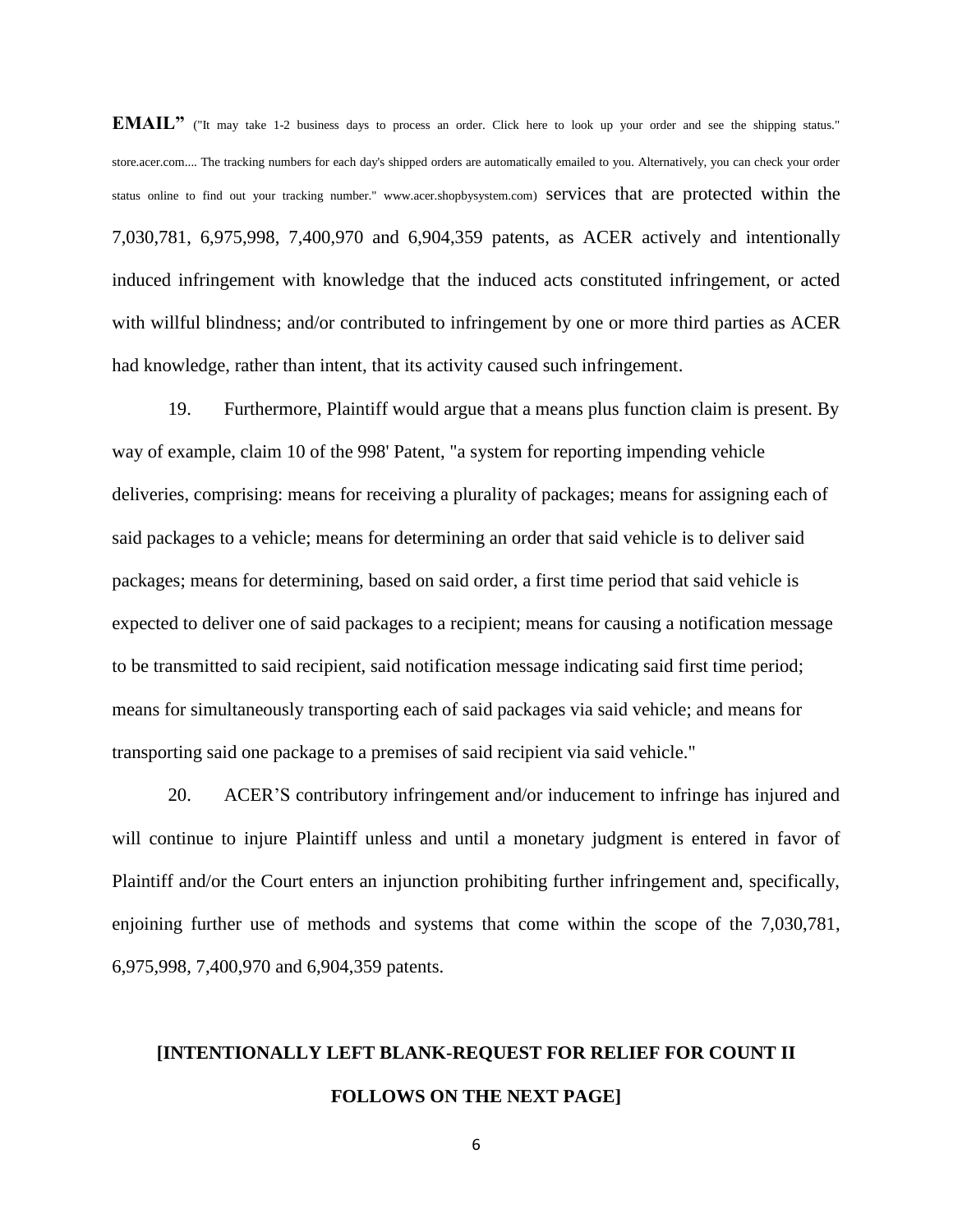## **REQUEST FOR RELIEF**

WHEREFORE, Plaintiff respectfully requests this Court to enter judgment against ACER and its subsidiaries, affiliates, agents, servants, employees and all persons in active concert or participation with ACER, granting the following relief:

A. An award of damages against ACER adequate to compensate Plaintiff for the infringement that has occurred with respect to ACER, together with prejudgment interest from the date that ACER'S infringement of the patents at issue began;

B. Increased damages as permitted pursuant to 35 U.S.C. § 284;

C. A finding that this case is exceptional and award to Plaintiff its attorney's fees and costs as provided by 35 U.S.C. § 285;

D. A permanent injunction against ACER prohibiting further infringement of the patents at issue; and,

E. All other relief as the Court or a jury may deem proper and just in this instance.

## **JURY DEMAND**

Pursuant to Rule 38 of the Federal Rules of Civil Procedure, Plaintiff hereby demands a trial by jury on all issues so triable.

Dated: May 7, 2015. Respectfully submitted,

/s/ Jason P. Dollard Jason P. Dollard, Esquire Florida Bar Number: 39044 Leslie Robert Evans & Associates 214 Brazilian Avenue, Suite 200 Palm Beach, Florida 33480